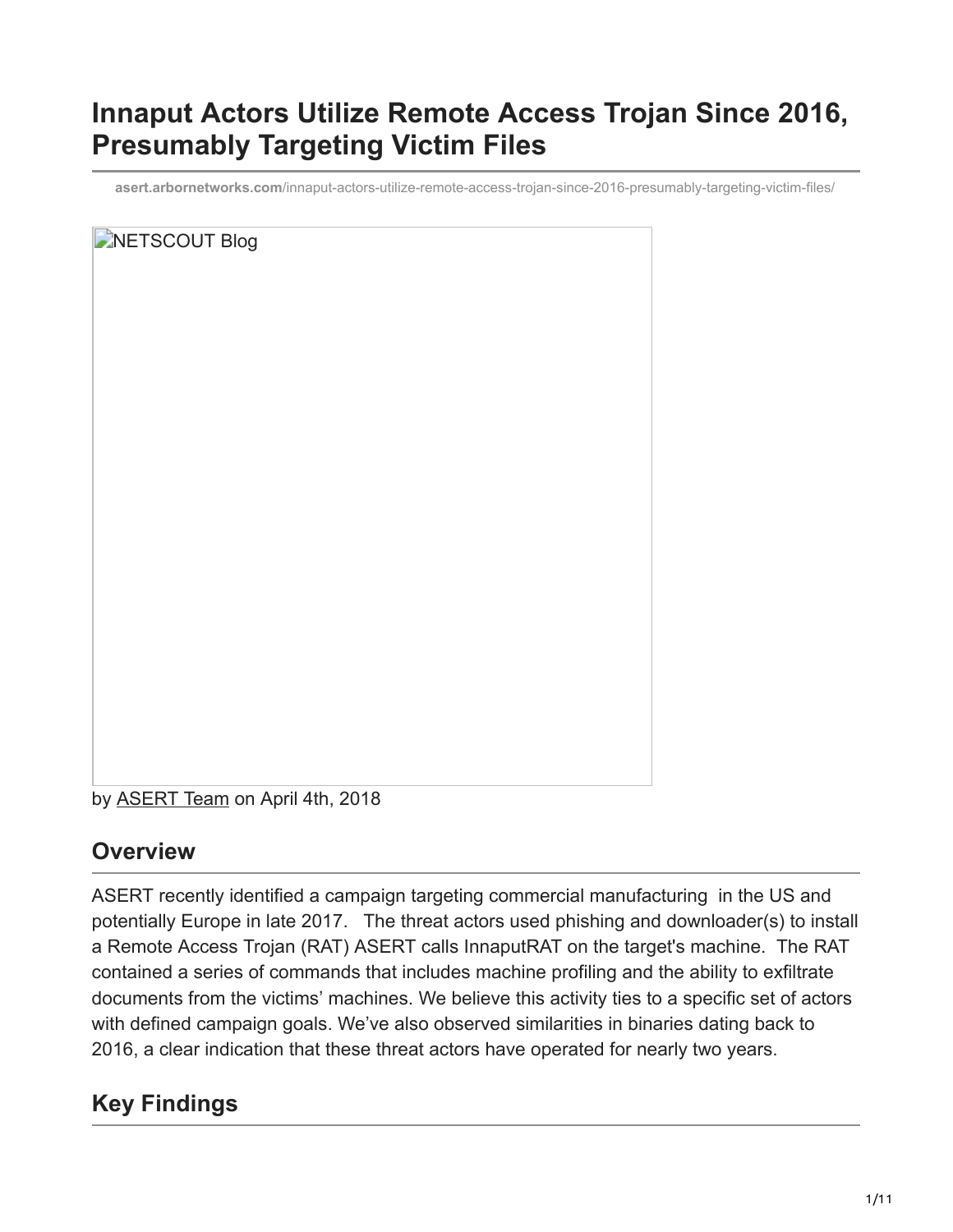- InnaputRAT, a RAT capable of exfiltrating files from victim machines, was distributed by threat actors using phishing and Godzilla Loader.
- The RAT has evolved through multiple variants dating back to 2016.
- Recent campaigns distributing InnaputRAT beaconed to live C2 as of March 26, 2018.



# **Attribution**

ASERT identified potential actors, or personas, tied to this campaign through domains registrations, Facebook, and Twitter accounts possibly tied to an email address used. We initially identified the campaign through several phishing attempts that led to additional infrastructure within the same campaign. This campaign shared a common malware payload, InnaputRAT. Some of the recent malware samples were attributed to the campaign through similarities in the binary rather than connected infrastructure. The phishing emails appear to lure victims with a geopolitical-theme. Sender email addresses and subject lines often reference the United Nations (UN). Further, while most of the domains associated with Aigul(Aygul) Akulova and Slabodan Miloshevich attempt to mimic Google or Microsoft products, a few of them were more specific in mimicking diplomacy related targets, notably un-booklet[.]com and us-embassy-report[.]com, suggesting a more specific audience. We identified the initial campaign through domains highlighted in the Phishing Domains section below. After analysis of the original infrastructure, we identified the InnaputRAT payload on additional infrastructure highlighted in the Additional Domains Section.

### **Phishing Domains**

- 1. mfa-events[.]com
- 2. officeonlaine[.]com
- 3. blockhain[.]name
- 4. iceerd[.]com

All of these domains are tied to the email address s.miloshevich[@]yandex.ru with the registration name Slabodan Miloshevich. Each of the domains used Kazakhstan as the registrant's country. Additional domains registered by the same entity resolved to 4 distinct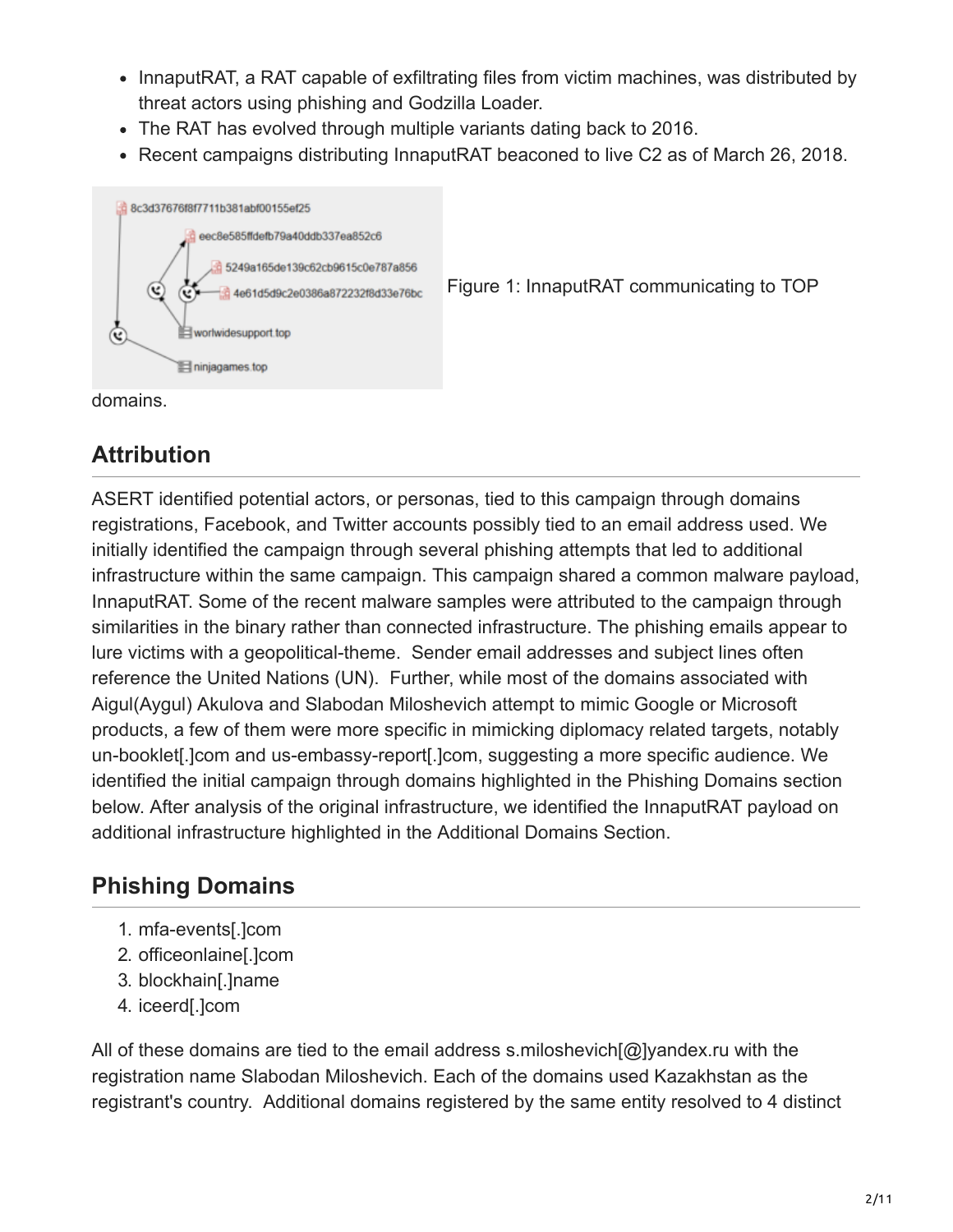|                                      | Domain                             |                        | <b>Create Date Expiration Date</b> |                  | IP 1 . Address IP 1 . country code |           |
|--------------------------------------|------------------------------------|------------------------|------------------------------------|------------------|------------------------------------|-----------|
|                                      | gin-googlemail.com                 | 2015-03-05             | 2017-03-05                         | 178.88.115.70 kz |                                    |           |
|                                      | dockooment.com                     | 2016-09-13             | 2018-09-13                         | 209.99.40.222 us |                                    |           |
|                                      | googlsupport.com                   | 2015-04-14             | 2017-04-14                         | 209.99.40.222 us |                                    |           |
|                                      | govreportst.com                    | 2016-08-31             | 2018-08-31                         | 209.99.40.222 us |                                    |           |
|                                      | suporteng.com                      | 2015-03-09             | 2017-03-09                         | 209.99.40.222 us |                                    |           |
|                                      | alert-login-gmail.com              | 2015-03-05             | 2017-03-05                         | 209.99.40.223 us |                                    |           |
|                                      | best-online-ty.com                 | 2017-01-22             | 2018-01-22                         | 209.99.40.223 us |                                    |           |
|                                      | docsautentification.com 2015-04-14 |                        | 2017-04-14                         | 209.99.40.223 us |                                    |           |
|                                      | a000glemail.com                    | 2015-03-17             | 2017-03-17                         | 209.99.40.223 us |                                    |           |
|                                      | acogledockumets.com                | 2016-09-13             | 2018-09-13                         | 209.99.40.223 us |                                    |           |
|                                      | googledraive.com                   | 2015-09-04             | 2017-09-04                         | 209.99.40.223 us |                                    |           |
| IP addresses (as of March 24. 2017). | membrana52.com                     | 2015-08-09             | 2017-08-09                         | 209.99.40.223 us |                                    | Figure 2: |
|                                      | pwdrecover.com                     | 2015-03-17             | 2017-03-17                         | 209.99.40.223 us |                                    |           |
|                                      | us-embassy-report.com 2016-08-31   |                        | 2018-08-31                         | 209.99.40.223 us |                                    |           |
|                                      | blockhain name                     | 2017-11-20             | 2018-11-20                         | 212.19.134.32 kz |                                    |           |
|                                      | crypto-coins.pw                    | 2017-11-20             | 2018-11-20                         | 212.19.134.32 kz |                                    |           |
|                                      | iceerd.com                         | 2017-09-12             | 2018-09-12                         | 212.19.134.32 kz |                                    |           |
|                                      | mfa-events.com                     | 2017-12-04             | 2018-12-04                         | 212.19.134.32 kz |                                    |           |
|                                      | nominal-coin.com                   | 2017-12-27             | 2018-12-27                         | 212.19.134.32 kz |                                    |           |
|                                      | officeonlaine.com                  | 2017-06-14             | 2018-06-14                         | 212.19.134.32 kz |                                    |           |
|                                      | osc-e.com                          | 2017-12-19             | 2018-12-19                         | 212.19.134.32 kz |                                    |           |
|                                      | perfectmaney.com                   | 2017-11-20             | 2018-11-20                         | 212.19.134.32 kz |                                    |           |
|                                      | perfectmney.pw                     | 2017-11-20             | 2018-11-20                         | 212.19.134.32 kz |                                    |           |
|                                      | serfectmoney.pw                    | 2017-11-18<br>-------- | 2018-11-18                         | 212.19.134.32 kz |                                    |           |

Domains registered by s.miloshevich[@]yandex.ru

# **Additional Domain Analysis**

- 1. mfa-events[.]top
- 2. officemicroupdate[.]com
- 3. ico-investmen[.]com

In the prior section we associated the first domain with s.miloshevich $[@]$ yandex.ru. The actor behind innaput69[@]gmail.com registered domains two and three. All three domains hosted either a variant or the primary sample we analyzed, thus tying them together as part of the same activity. Looking at the domains registered by innaput69[@]gmail.com, the names on the account use the same last name but use two different first names. Notice all

but one list the registrant contact country as RU.

| Domain                               | <b>Contact Name Country</b> | Registrant Registrant Contact - Registrant - Create Expiration | <b>Contact Phone Date</b>           | Date                            |
|--------------------------------------|-----------------------------|----------------------------------------------------------------|-------------------------------------|---------------------------------|
| googlmaile.com Aigul Akulova ru      |                             |                                                                |                                     | 79601840146 6/20/2017 6/20/2018 |
| ico-investmen.com Aigul Akulova ca   |                             |                                                                | 1796019552222 11/20/2017 11/20/2018 |                                 |
| Istep2winning.com Aygul A Akulova ru |                             |                                                                |                                     | 79038464675 12/4/2016 12/4/2018 |
| googldraive.com Aygul Akulova ru     |                             |                                                                |                                     | 79038464675 2/16/2016 2/16/2019 |
| justinvest.biz Aygul Akulova ru      |                             |                                                                |                                     | 79038464675 1/23/2016 1/22/2018 |
| mmgp-point.com Aygul Akulova ru      |                             |                                                                | 79038464675 1/22/2016 1/22/2019     |                                 |
| mmgp-points.com Aygul Akulova ru     |                             |                                                                |                                     | 79038464675 1/22/2016 1/22/2019 |
| msoficceupdate.com Aygul Akulova na  |                             |                                                                |                                     | 79038464675 8/30/2016 8/30/2018 |

Figure 3: Domains tied to [innaput69@gmail\[](http://10.10.0.46/mailto:innaput69@gmail).]com

To find officemicroupdate[.]com we must dig through some historical domain registrar information. From March 1, 2017 – November 2, 2017 the registrant email was innaput69[@]gmail.com (according to Domain Tools) before the URL was taken over by Microsoft. Prior to March 1<sup>st</sup> of 2017 the registrant info was hidden behind a Privacy Protected Record so it is possible it was registered at one time by someone other than the actor behind innaput69[@]gmail.com.

### **GodZilla Loader Link**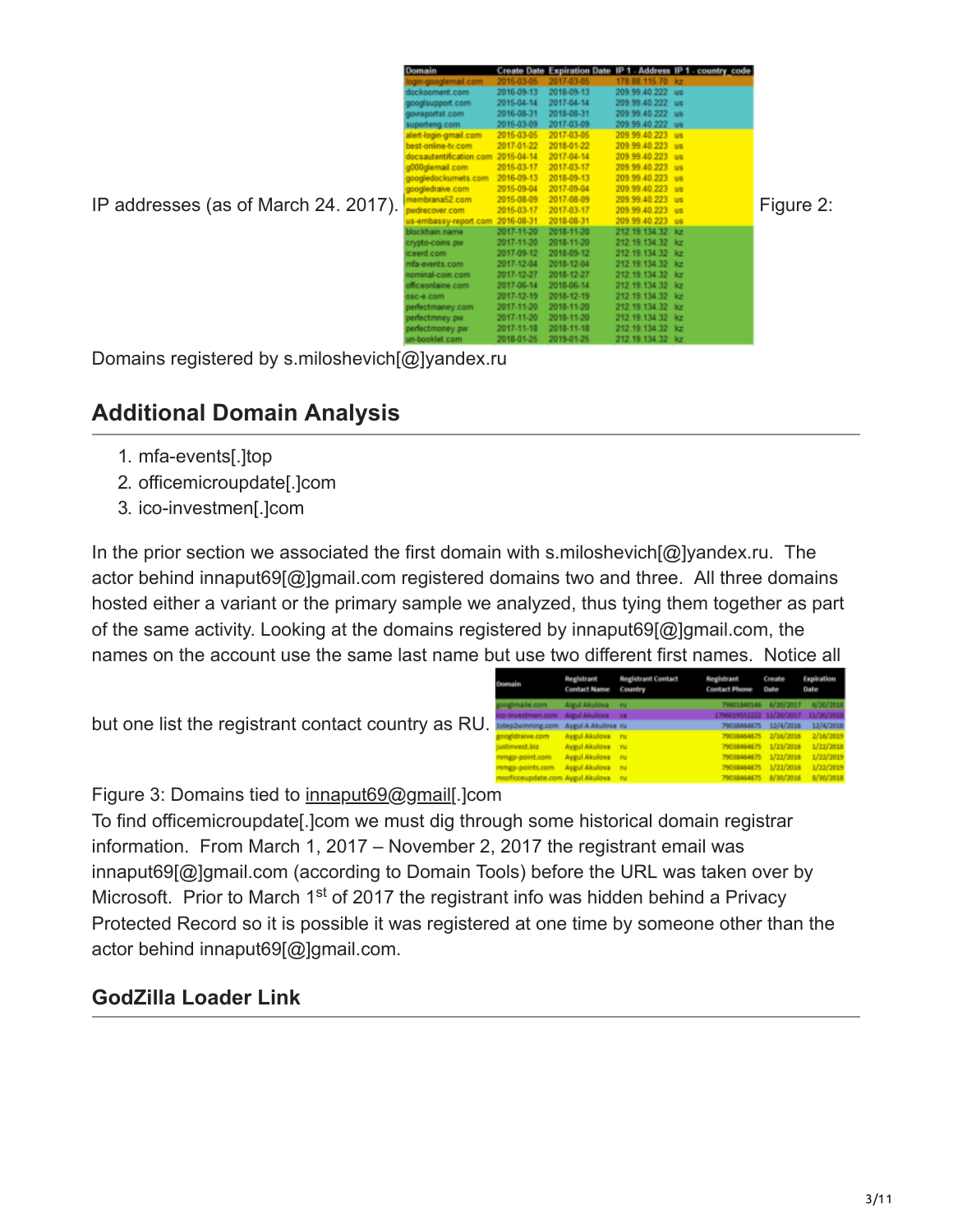Pivoting off of the phone number for "Aygul A Akulova" in figure 3 we find another email address, jemesn[@]mail.ru. This email address is tied to a couple of other domains as well.

**Registrant Name: Aigul** Registrant Organization: Akulova Registrant Street: 1-ya perevoznaya 98v 15 **Registrant City: Astrahan** Registrant State/Province: Astrahan Registrant Postal Code: 100026 **Registrant Country: RU** Registrant Phone: +7.9038464675 Registrant Fax: +7.9038464675 Registrant Email: jemesn@mail.ru

Figure 4: Registrant info for jemesn[@]mail.ru

One of the domains associated with jemesn[@]mail.ru, update-app[.]top, hosted a copy of Godzilla Loader which we observed distributing InnaputRAT late March 2018.

### **InnaputRAT Evolution**

All of the infrastructure and registrants were tied together with a common malware payload, InnaputRAT. We identified a recent version of the InnaputRAT through the initial phishing campaigns, infastructure correlation, and binary analysis. We then found several variations of the malware dating back to 2016. The binaries are listed below in chronological order. Our starting sample (5249a165de139c62cb9615c0e787a856) is listed as Sample 3 (below). We compared the binaries using Diaphora, an open source tool for comparing programs in a decompiler, and extracted relevant information showing the RAT's evolution.

| MD <sub>5</sub>               | 2939d7350f611263596bdc0917296aa3                                                                                                              |
|-------------------------------|-----------------------------------------------------------------------------------------------------------------------------------------------|
| <b>Compile date</b>           | 2016-05-29 13:38:07                                                                                                                           |
| <b>PDB</b>                    | N/A                                                                                                                                           |
| <b>ITW</b>                    | N/A                                                                                                                                           |
| $C2s$ :                       | officemicroupdate[.]com                                                                                                                       |
| <b>Communication</b><br>Port: | 5876                                                                                                                                          |
| <b>File Name:</b>             | msupdate.exe                                                                                                                                  |
| <b>Persistence:</b>           | Maldoc (27dac1fa017006933eaf2b044df0b443) drops a Dropper that<br>creates a Windows Service (OfficeUpdateService) and executes the<br>payload |

### **Sample 1 - May, 29 2016**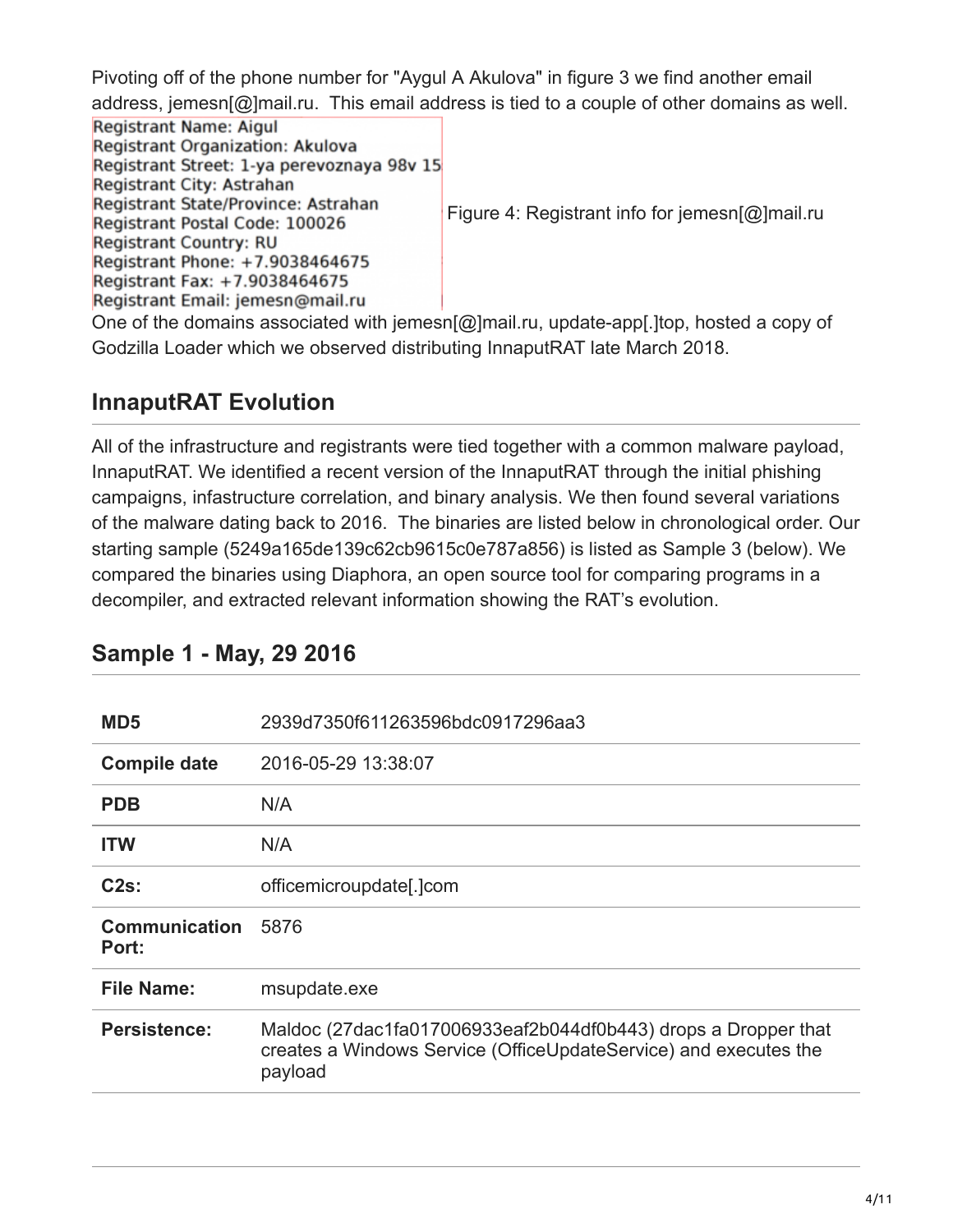| <b>Command</b><br><b>Options</b>                         | Function Name: sub 401737<br>1. GetDriveAndVolInfo<br>2. GetFileAttributeW<br>3. EnumDirectory<br>4. ReadFile (CreateFileMapping -> MapViewOfFile)<br>5. WriteFile<br>6. DeleteFile<br>7. ShellExecuteW<br>8. GetSystemInfo |
|----------------------------------------------------------|-----------------------------------------------------------------------------------------------------------------------------------------------------------------------------------------------------------------------------|
| <b>Diaphora</b><br><b>Function Match</b><br><b>Stats</b> | Matches: 14 Unmatched: 30 - Includes sub 401737                                                                                                                                                                             |

- Notes: Dropped via: 27dac1fa017006933eaf2b044df0b443
	- Linked to officemicroupdate[.]com via 185[.]61[.]151[.]110

Table 1: Sample 1 Analysis

We believe this to be an earlier variant of for the following reasons:

- The "Command Options" used reflect later variants. The order of the options also reflects other variants.
- Although it doesn't share as many matching functions as other samples, some of the binary structure matched newer variants.

 While we believe this sample is from the same family as Samples 2 through 5 (below), there are some notable differences that suggest the malware evolved over time:

- Persistence method
	- This sample makes use of a service installed by a dropper file. In contrast, other samples use the Windows registry to install an Autorun key.
	- Notably, the payload requires the dropper for execution and remains dormant if it is not present on the victim machine.
- Windows API Calls

The *Read File* command for this sample used CreateFileMapping and MapViewOfFile while newer samples used CreateFileW and ReadFile.

The key functionality of the payload remains the same across all binaries: browse the victim file system with the intent to exfiltrate desired data.

#### **Sample 2 - June 5, 2017**

Sample 2 looks more like our starting point (Sample 3).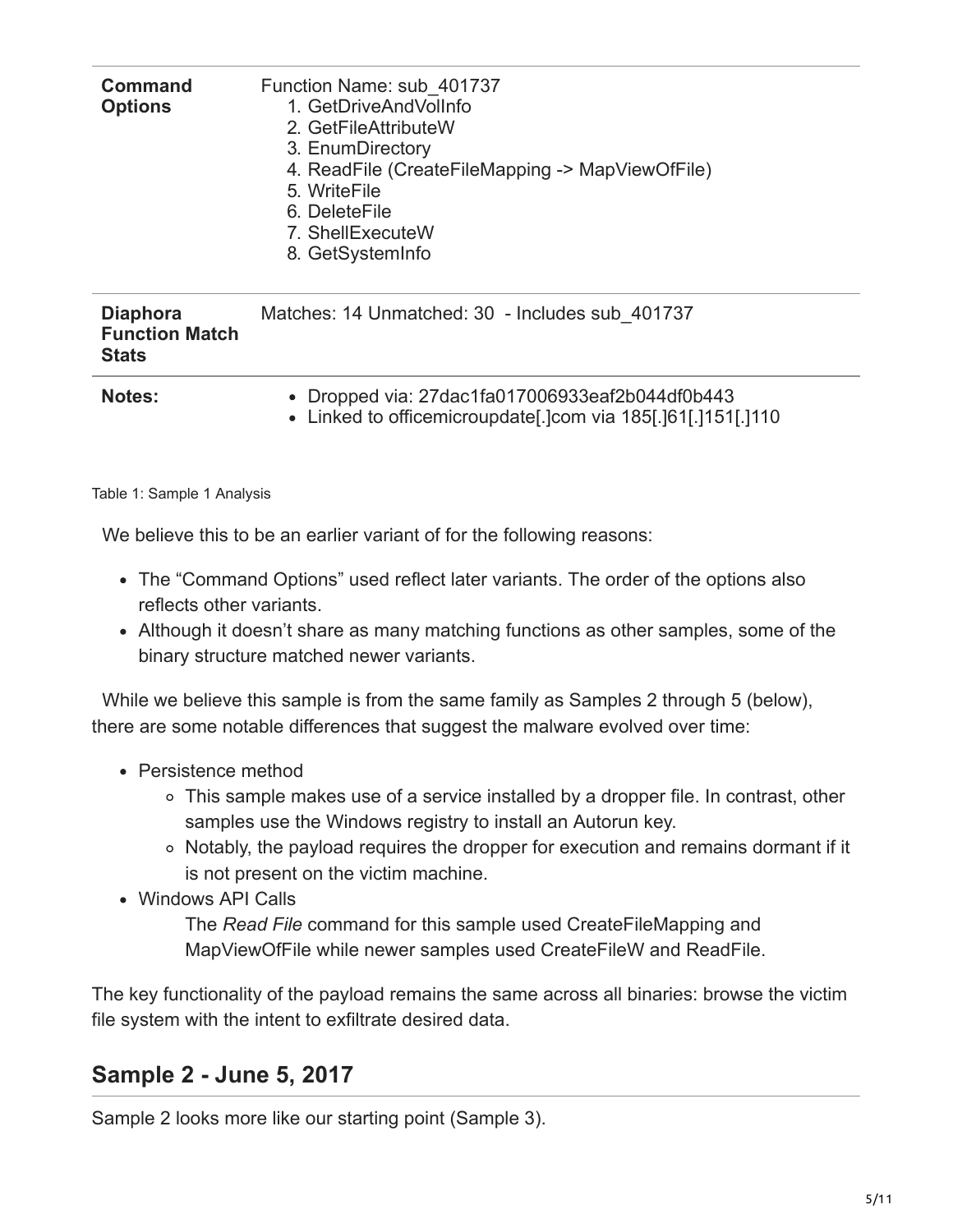| MD <sub>5</sub>               | 8c3d37676f8f7711b381abf00155ef25                                                                                                                                                                              |
|-------------------------------|---------------------------------------------------------------------------------------------------------------------------------------------------------------------------------------------------------------|
| <b>Compile date</b>           | 2017-06-05 16:57:38                                                                                                                                                                                           |
| <b>PDB</b>                    | D:\Arena\RobotNet\FileTransferStream\Release\FileTransfer.pdb                                                                                                                                                 |
| <b>ITW</b>                    | hxxp://best-online-tv[.]com/1.exe                                                                                                                                                                             |
| <b>C2s:</b>                   | worlwidesupport[.]top ninjagames[.]top ajdhsfhiudsfhsi[.]top                                                                                                                                                  |
| <b>Communication</b><br>Port: | 52100                                                                                                                                                                                                         |
| <b>File Name:</b>             | SafeApp.exe                                                                                                                                                                                                   |
| <b>Persistence:</b>           | HKU\ <sid>\Software\Microsoft\Windows\CurrentVersion\Run:<br/>%appdata%\SafeApp\SafeApp.exe</sid>                                                                                                             |
| <b>Command Options:</b>       | Function Name: sub 401B46<br>1. GetDriveVolInfo<br>2. GetFileAttributesW<br>3. EnumDirectory<br>4. ReadFile (CreateFileW + ReadFile)<br>5. WriteFile<br>6. DeleteFile<br>7. ShellExecuteW<br>8. GetSystemInfo |
| <b>Diaphora Function</b>      | - Includes sub 401B46 Unmatched: 4<br>Matches: 36                                                                                                                                                             |

**Match Stats**

Table 2: Sample 2 Analysis

 Performing a diffing operation using Diaphora, most of the functions in the binary matched, including "Command Options" and C2s used. This provides an increased level of confidence that Sample 2 is a variant of the "ground zero" binary in Sample 3 (below). The key difference between later variants and Sample 1, involve the persistence mechanism used and a change in the Read File "Command Option". Later variants no longer rely on the dropper to set persistence via Windows Service, but instead create the Windows Registry key as seen in Table 2 and execute the malware.

#### **Sample 3 - August 22, 2017**

Sample 3, our starting sample , is a near exact match with Sample 2, but seen hosted on a different server.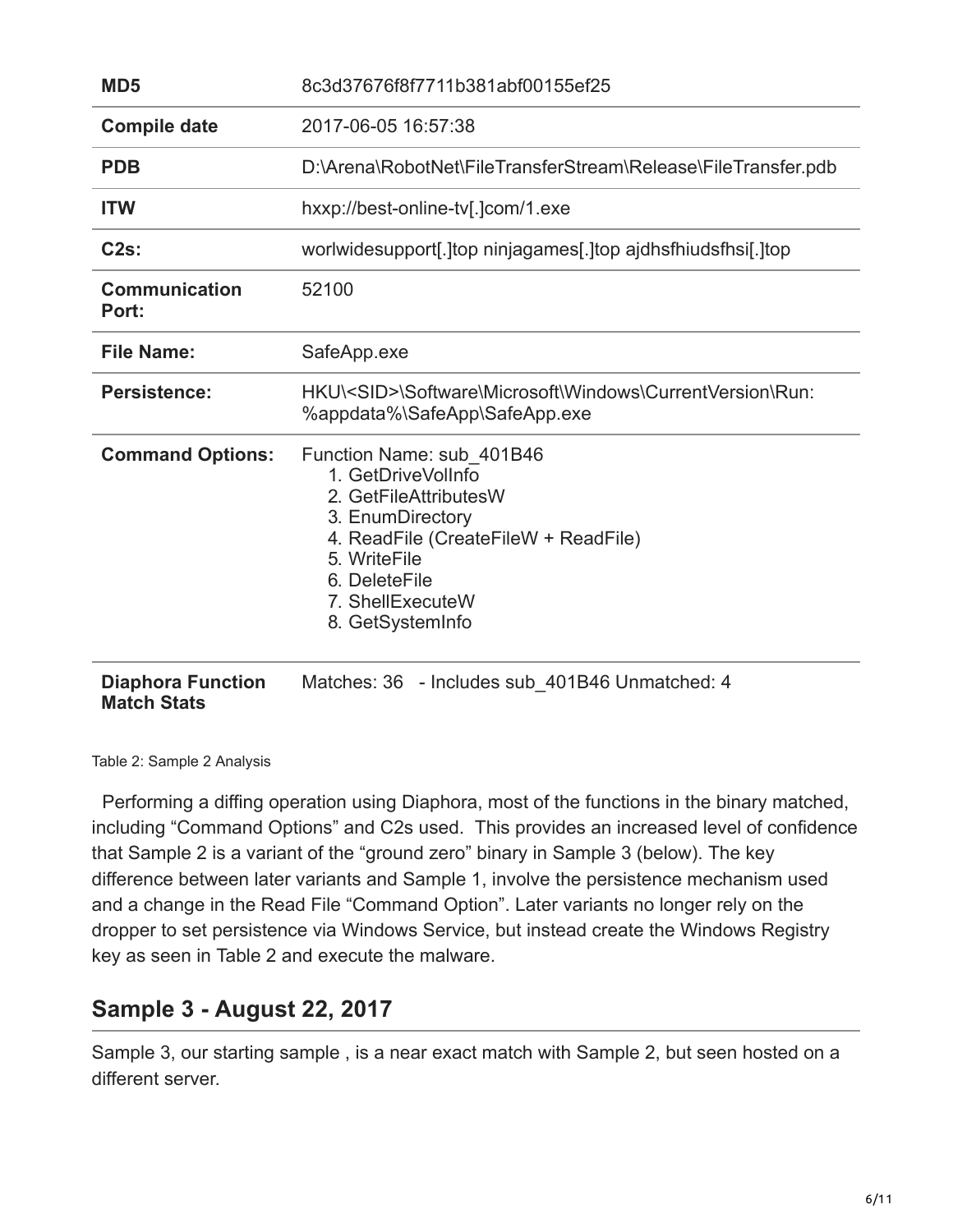#### **MD5** 5249a165de139c62cb9615c0e787a856

| <b>Compile date</b>                 | 2017-08-22 15:58:14                                                                                                                                                                                           |  |  |  |
|-------------------------------------|---------------------------------------------------------------------------------------------------------------------------------------------------------------------------------------------------------------|--|--|--|
| <b>PDB</b>                          | N/A                                                                                                                                                                                                           |  |  |  |
| <b>ITW</b>                          | hxxp://mfa-events[.]com/upd.exe                                                                                                                                                                               |  |  |  |
| $C2s$ :                             | worlwidesupport[.]top ninjagames[.]top ajdhsfhiudsfhsi[.]top                                                                                                                                                  |  |  |  |
| <b>Communication</b><br><b>Port</b> | 52100                                                                                                                                                                                                         |  |  |  |
| <b>File Name</b>                    | NeutralApp.exe                                                                                                                                                                                                |  |  |  |
| <b>Persistence</b>                  | HKU\ <sid>\Software\Microsoft\Windows\CurrentVersion\Run:<br/>%appdata%\NeutralApp\NeutralApp.exe</sid>                                                                                                       |  |  |  |
| <b>Command Options</b>              | Function Name: sub 401E39<br>1. GetDriveVolInfo<br>2. GetFileAttributesW<br>3. EnumDirectory<br>4. ReadFile (CreateFileW + ReadFile)<br>5. WriteFile<br>6. DeleteFile<br>7. ShellExecuteW<br>8. GetSystemInfo |  |  |  |
| <b>Diaphora Function</b>            | Not done as this is the starting sample.                                                                                                                                                                      |  |  |  |

**Match Stats**

Table 3: Sample 3 Analysis

The primary difference between Sample 2 and this sample is the file name used by the payload. The prior version used the name SafeApp.exe and installed the binary into %AppData% and added a Windows auto run registry entry against that file. Sample 3 does the same thing but makes the file name NeutralApp.exe. This is notable, because the malware checks for a copy of itself, and the name is static making it simple to identify infection. Due to the name change, the newer version runs even if SafeApp.exe is currently running on the victim machine.

### **Sample 4 - January 22, 2018**

Continuing binary matching and infrastructure analysis, we found a fourth sample that showed more evolution of the binary by obfuscating some of the API names and strings. This binary also shared the same NeutralApp.exe file name and the same C2s as the prior variant. The "Command Options" also remained the same in this variant.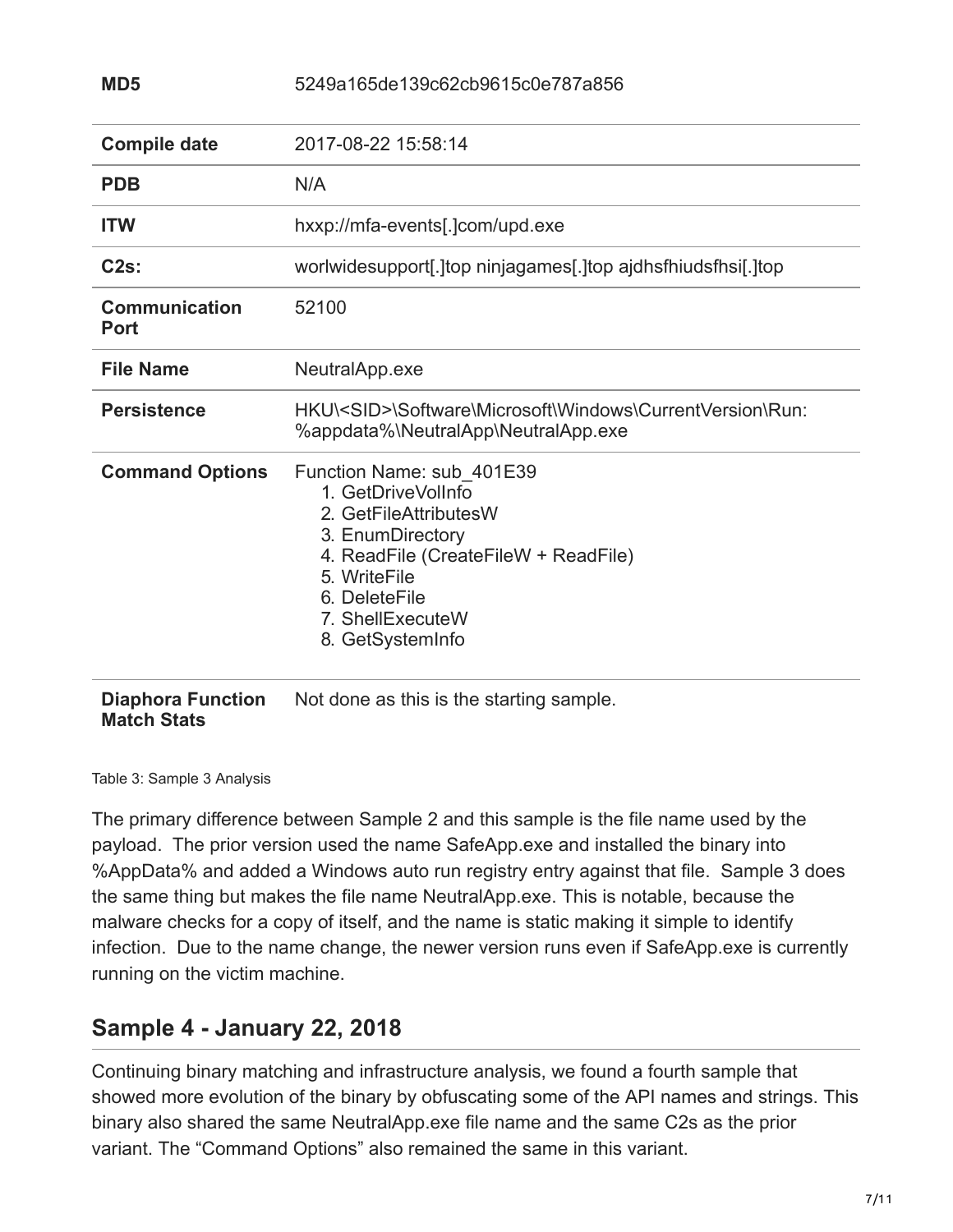| MD <sub>5</sub>                                | 4e61d5d9c2e0386a872232f8d33e76bc                                                                        |  |  |  |
|------------------------------------------------|---------------------------------------------------------------------------------------------------------|--|--|--|
| <b>Compile date</b>                            | 2018-01-22 20:46:41                                                                                     |  |  |  |
| <b>PDB</b>                                     | D:\Arena\RobotNet\FileTransferStream\Release\FileTransfer.pdb                                           |  |  |  |
| <b>ITW</b>                                     | hxxp://ico-investmen[.]com/1.exe                                                                        |  |  |  |
| $C2s$ :                                        | worlwidesupport[.]top ninjagames[.]top ajdhsfhiudsfhsi[.]top                                            |  |  |  |
| <b>Communication</b><br>Port:                  | 52100                                                                                                   |  |  |  |
| <b>File Name:</b>                              | NeutralApp.exe                                                                                          |  |  |  |
| <b>Persistence:</b>                            | HKU\ <sid>\Software\Microsoft\Windows\CurrentVersion\Run:<br/>%appdata%\NeutralApp\NeutralApp.exe</sid> |  |  |  |
| <b>Command Options</b>                         | Function Name: sub 401F95 No change                                                                     |  |  |  |
| <b>Diaphora Function</b><br><b>Match Stats</b> | Matches: 33 - sub 401F95 Unmatched: 13                                                                  |  |  |  |
| Notes:                                         |                                                                                                         |  |  |  |

Table 4: Sample 4 Analysis

The PDB string contained in this fourth sample is identical to Sample 2, further lending credence to the evolution of the InnaputRAT.

#### **API & String Obfuscation**

This variant uses an 8-byte XOR key to obfuscate API names and other strings within the

|                                    |                | .data:00405000 byte 405000   db 2Ah . |    |             |                                     |
|------------------------------------|----------------|---------------------------------------|----|-------------|-------------------------------------|
|                                    | data:00405000. |                                       |    |             |                                     |
|                                    | data:00405001. |                                       |    | $db$ 14 $h$ |                                     |
|                                    | data:00405002. |                                       |    | db 6Fh      |                                     |
| payload (Figure 5). .data:00405003 |                |                                       |    |             | db 13h Figure 5: 8-Byte XOR Key for |
|                                    | data:00405004  |                                       |    | $db$ 22 $h$ |                                     |
|                                    | data:00405005. |                                       | db |             |                                     |
|                                    | data:00405006. |                                       |    | $db$ 54 $h$ |                                     |
|                                    | data:00405007. |                                       | db |             |                                     |

obfuscation

### **Sample 5 - March 13, 2018**

The most recent variant of the InnaputRAT also shared the same C2s as the previous two samples, the same NeutralApp.exe name, and the same Registry Key creation. At the time of our analysis of this sample, the payload was being distributed by Godzilla Loader (Figure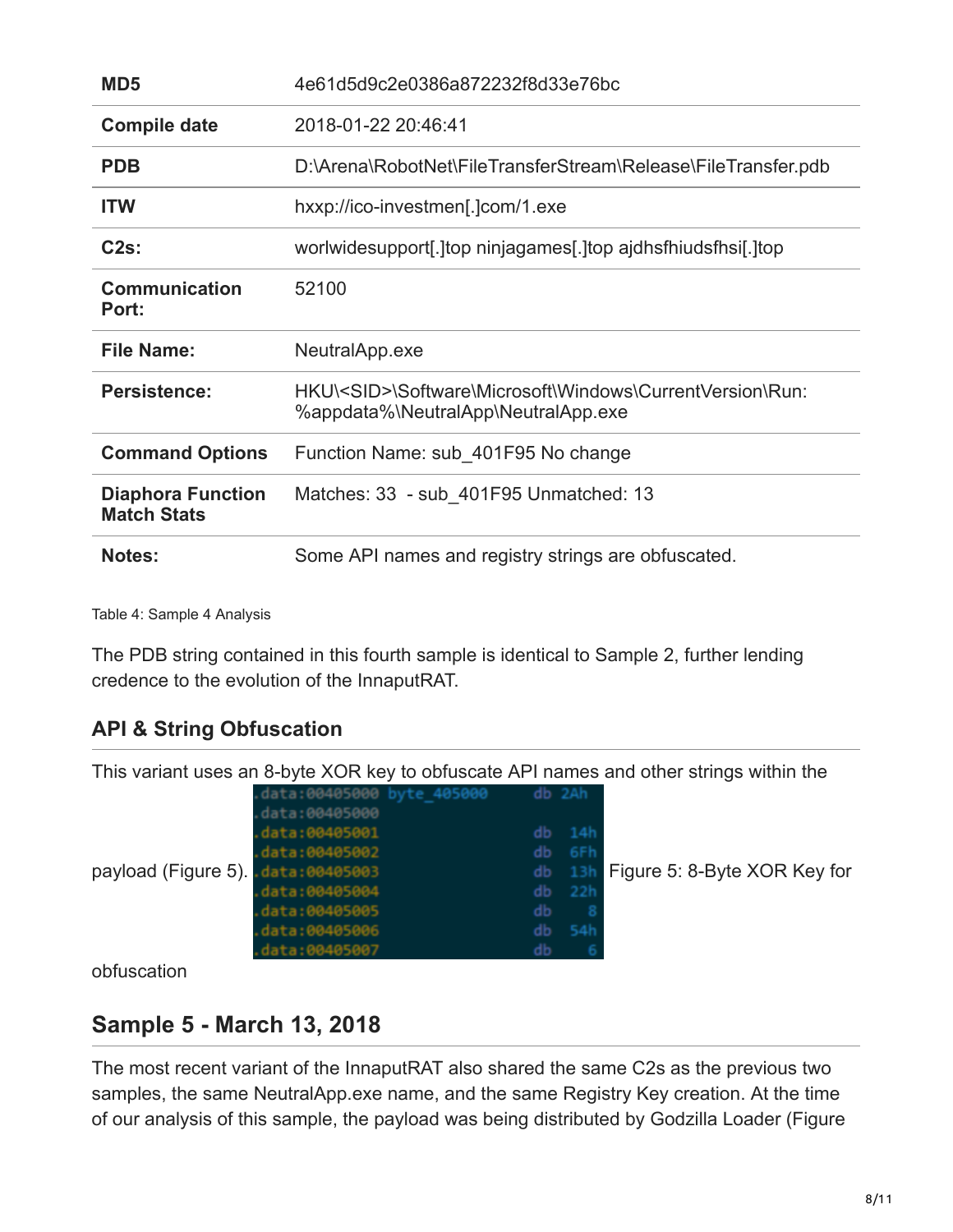6), a tool sold in underground forums and used in multiple campaigns to distribute malware such as Dridex, Trickbot, and Panda Banker.

| MD <sub>5</sub>                                | eec8e585ffdefb79a40ddb337ea852c6                                                                        |
|------------------------------------------------|---------------------------------------------------------------------------------------------------------|
| <b>Compile date</b>                            | 2018-03-13 18:45:45                                                                                     |
| <b>PDB</b>                                     | N/A                                                                                                     |
| <b>ITW</b>                                     | N/A                                                                                                     |
| $C2s$ :                                        | worlwidesupport[.]top ninjagames[.]top ajdhsfhiudsfhsi[.]top                                            |
| <b>Communication</b><br>Port:                  | 52100                                                                                                   |
| <b>File Name:</b>                              | NeutralApp.exe                                                                                          |
| <b>Persistence:</b>                            | HKU\ <sid>\Software\Microsoft\Windows\CurrentVersion\Run:<br/>%appdata%\NeutralApp\NeutralApp.exe</sid> |
| <b>Command Options</b>                         | Function Name: sub 401DA0 No change                                                                     |
| <b>Diaphora Function</b><br><b>Match Stats</b> | Best Matches: 26 - sub 401DA0 Unmatched: 27                                                             |
| <b>Notes:</b>                                  | More string and API Name obfuscation                                                                    |

Table 5: Sample 5 Analysis



Primary differences between this sample and the previous two are diminishing matched functions using Diaphora (likely a result of the attackers obfuscating more API calls and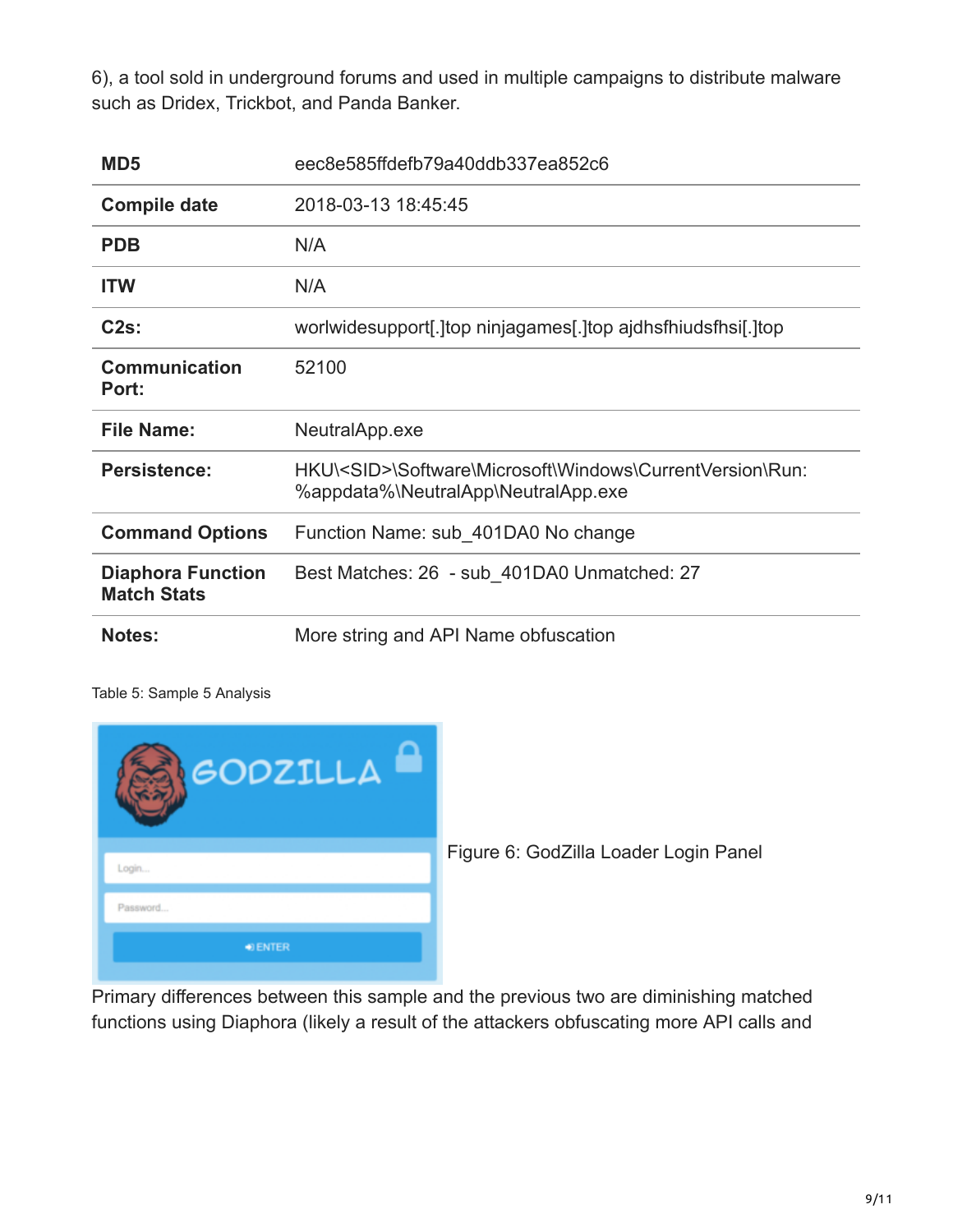strings) and a change in the 8-Byte XOR key used to obfuscate the API names and other

|          | data:00405000 byte 405000. |    | db 14h      |                                 |
|----------|----------------------------|----|-------------|---------------------------------|
|          | data:00405000.             |    |             |                                 |
|          | data:00405001.             |    | db 3Ah      |                                 |
|          | data:00405002.             |    | db 6Fh      |                                 |
| strings. | .data:00405003             |    | db 0A2h     | Figure 7: 8-Byte XOR key change |
|          | data:00405004              |    | db 67h      |                                 |
|          | data:00405005              |    | $db$ 31 $h$ |                                 |
|          | data:00405006.             |    | db 15h      |                                 |
|          | data:00405007              | db |             |                                 |

### **Summary**

ASERT believes the attackers behind the InnaputRAT are primarily targeting files for exfiltration from victim machines. The initial targeting of commercial manufacturing entities possibly suggests a goal of intellectual property theft. Since 2016 the malware has undergone significant changes. The attackers continue to improve the sophistication of the bot and its operation with the inclusion of an intermediary loader, Godzilla Loader, and obfuscation of key elements in the binary. We assess with moderate confidence that this operation will continue and the InnaputRAT will continue to evolve.

### **Appendix A:**

## **IOCs:**

- alert-login-gmail[.]com
- blockhain[.]name
- best-online-tv[.]com
- dockooment[.]com
- docsautentification[.]com
- g000glemail[.]com
- googldraive[.]com
- googledockumets[.]com
- googledraive[.]com
- googlesuport[.]com
- googlmaile[.]com
- googlsupport[.]com
- govreportst[.]com
- iceerd[.]com
- login-googlemail[.]com
- mail-redirect.com[.]kz
- mfa-events[.]com
- msoficceupdate[.]com
- officemicroupdate[.]com